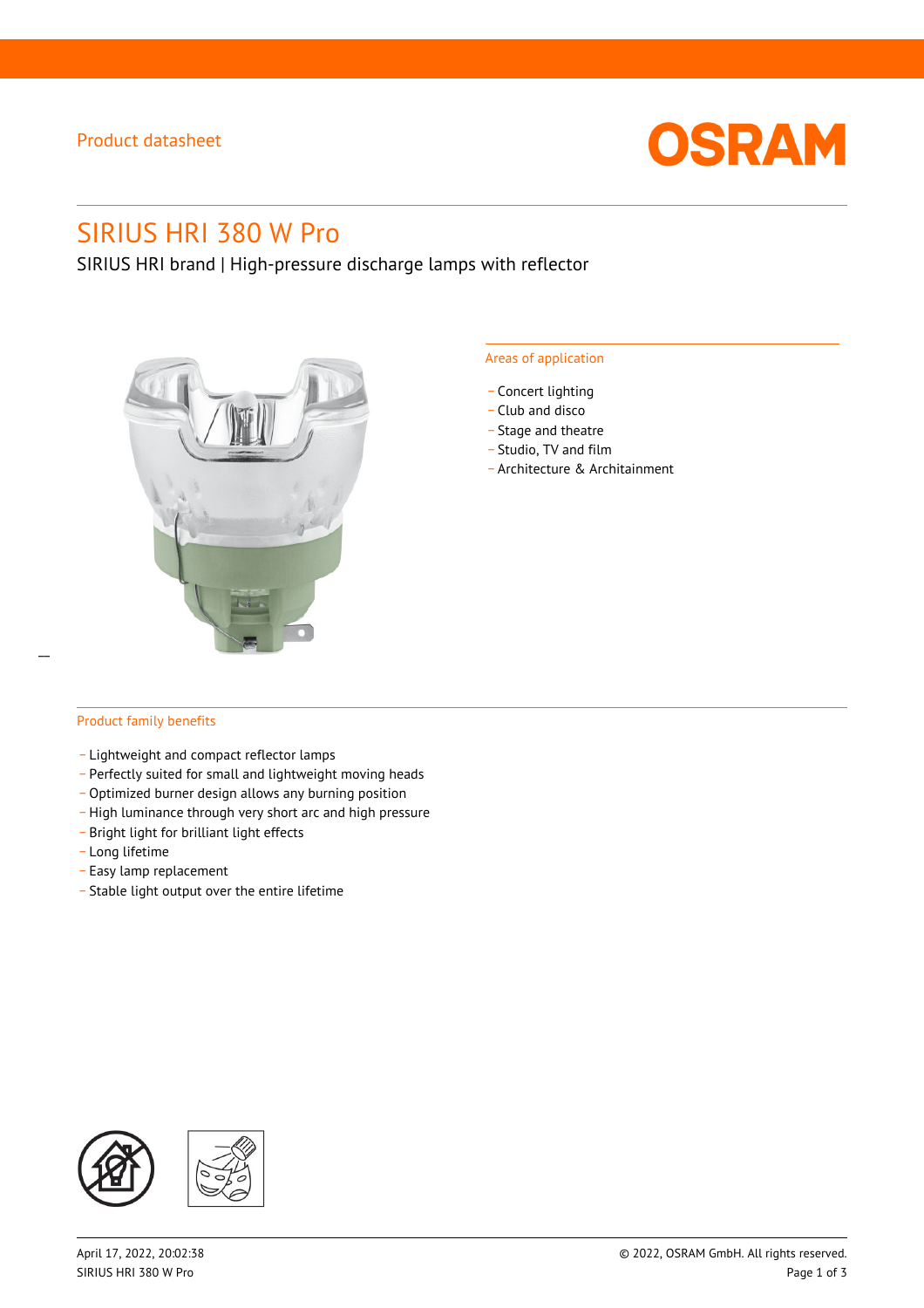## Product datasheet

### Technical data

### **Electrical data**

| Nominal wattage        | 380.00 W |
|------------------------|----------|
| <b>Nominal current</b> | 5 A      |
| Nominal voltage        | 70.0 V   |

### **Photometrical data**

| <b>Nominal luminous flux</b> | 20000 lm |
|------------------------------|----------|
| Color temperature            | 7700 K   |
| Color rendering index Ra     | 85       |

### **Dimensions & weight**

| <b>Diameter</b> | 58.0 mm |
|-----------------|---------|
| Length          | 72.0 mm |

### **Lifespan**

| Lifespan |  |
|----------|--|

**Lifespan** 2500 h

### **Environmental information**

| Information according Art. 33 of EU Regulation (EC) 1907/2006 (REACh) |                               |  |  |
|-----------------------------------------------------------------------|-------------------------------|--|--|
| Date of Declaration                                                   | 11-04-2022                    |  |  |
| <b>Primary Article Identifier</b>                                     | 4062172168625   4062172168601 |  |  |
| Declaration No. in SCIP database                                      | In work                       |  |  |